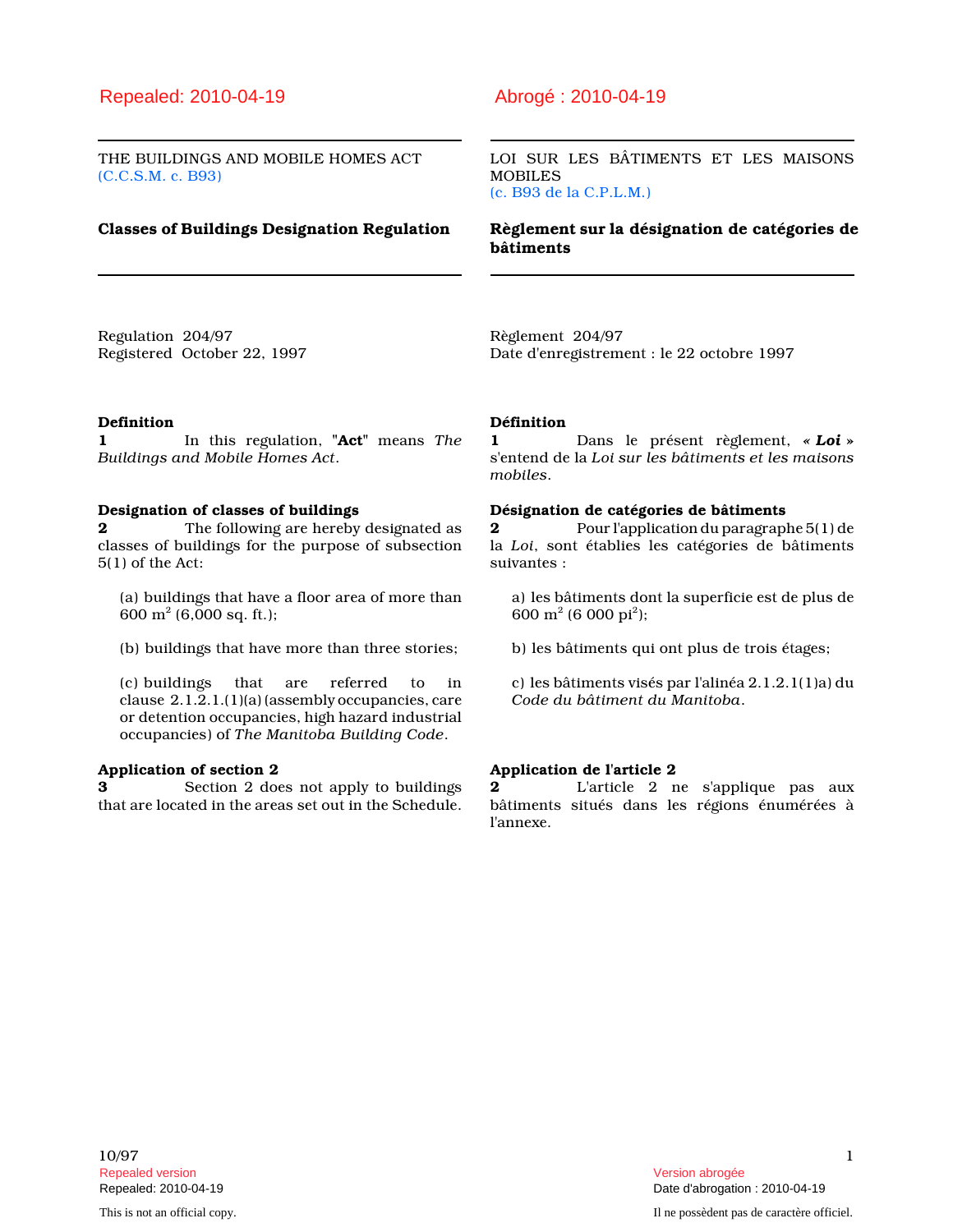# Manitoba Regulation 495/88 repealed

4 The Classes of Buildings Designation Regulation, Manitoba Regulation 495/88, is repealed.

# Coming into force

**5** This regulation comes into force on January 1, 1998.

# Abrogation du R.M. 495/88

4 Le Règlement sur la désignation de catégories de bâtiments, R.M. 495/88, est abrogé.

# Entrée en vigueur

5 Le présent règlement entre en vigueur le  $1<sup>er</sup>$  janvier 1998.

Le ministre du Travail,

October 21, 1997 Harold Gilleshammer Minister of Labour

Le 21 octobre 1997 Harold Gilleshammer